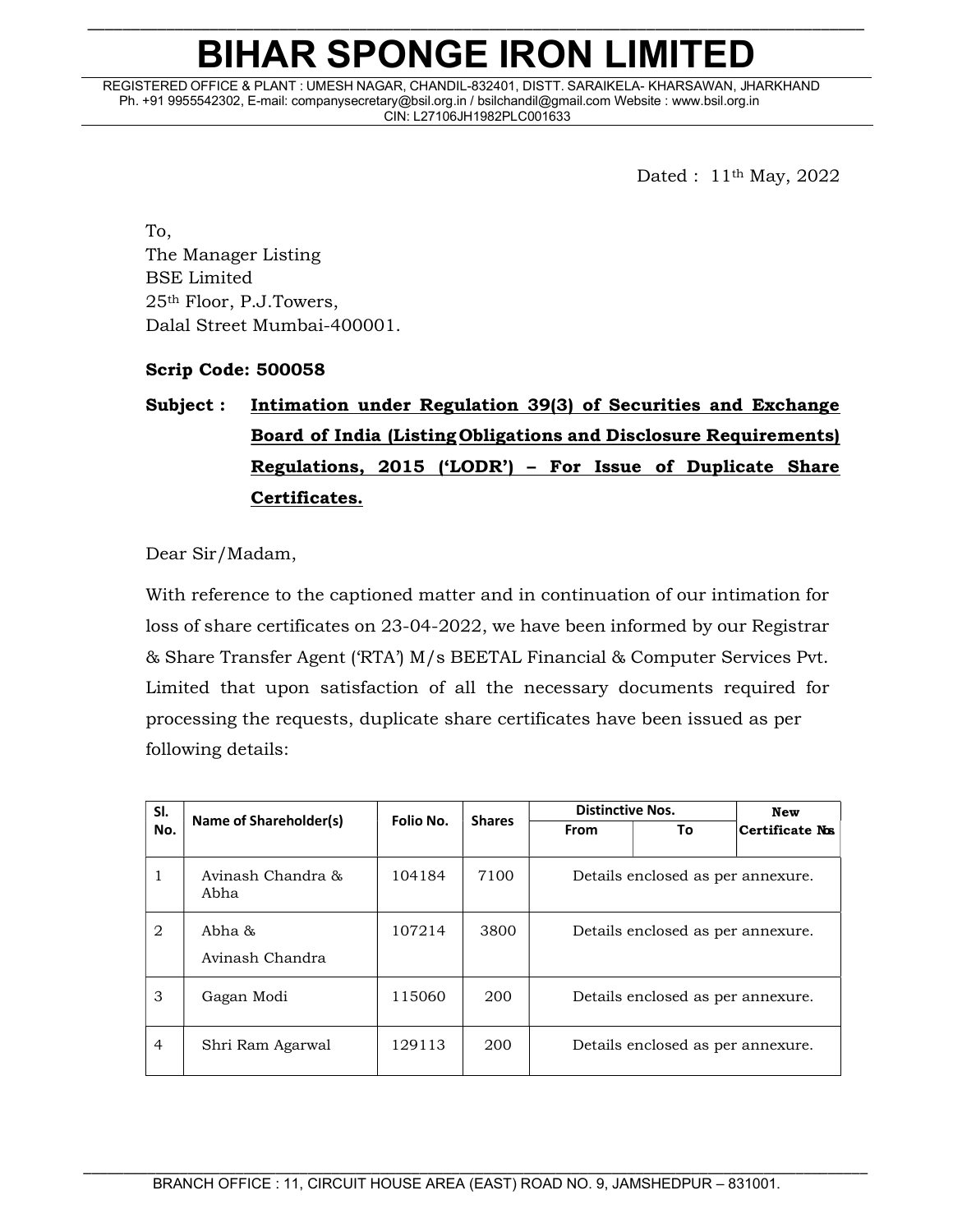# BIHAR SPONGE IRON LIMITED

\_\_\_\_\_\_\_\_\_\_\_\_\_\_\_\_\_\_\_\_\_\_\_\_\_\_\_\_\_\_\_\_\_\_\_\_\_\_\_\_\_\_\_\_\_\_\_\_\_\_\_\_\_\_\_\_\_\_\_\_\_\_\_\_\_\_\_\_\_\_\_\_\_\_\_\_\_\_\_\_\_\_\_\_\_\_\_\_\_

REGISTERED OFFICE & PLANT : UMESH NAGAR, CHANDIL-832401, DISTT. SARAIKELA- KHARSAWAN, JHARKHAND Ph. +91 9955542302, E-mail: companysecretary@bsil.org.in / bsilchandil@gmail.com Website : www.bsil.org.in CIN: L27106JH1982PLC001633

We request you to kindly take the above information on record.

Thanking you,

Your faithfully, For Bihar Sponge Iron Limited

base

Vimal Prasad Gupta Company Secretary & Compliance Officer FCS 6380

Enclosed – As above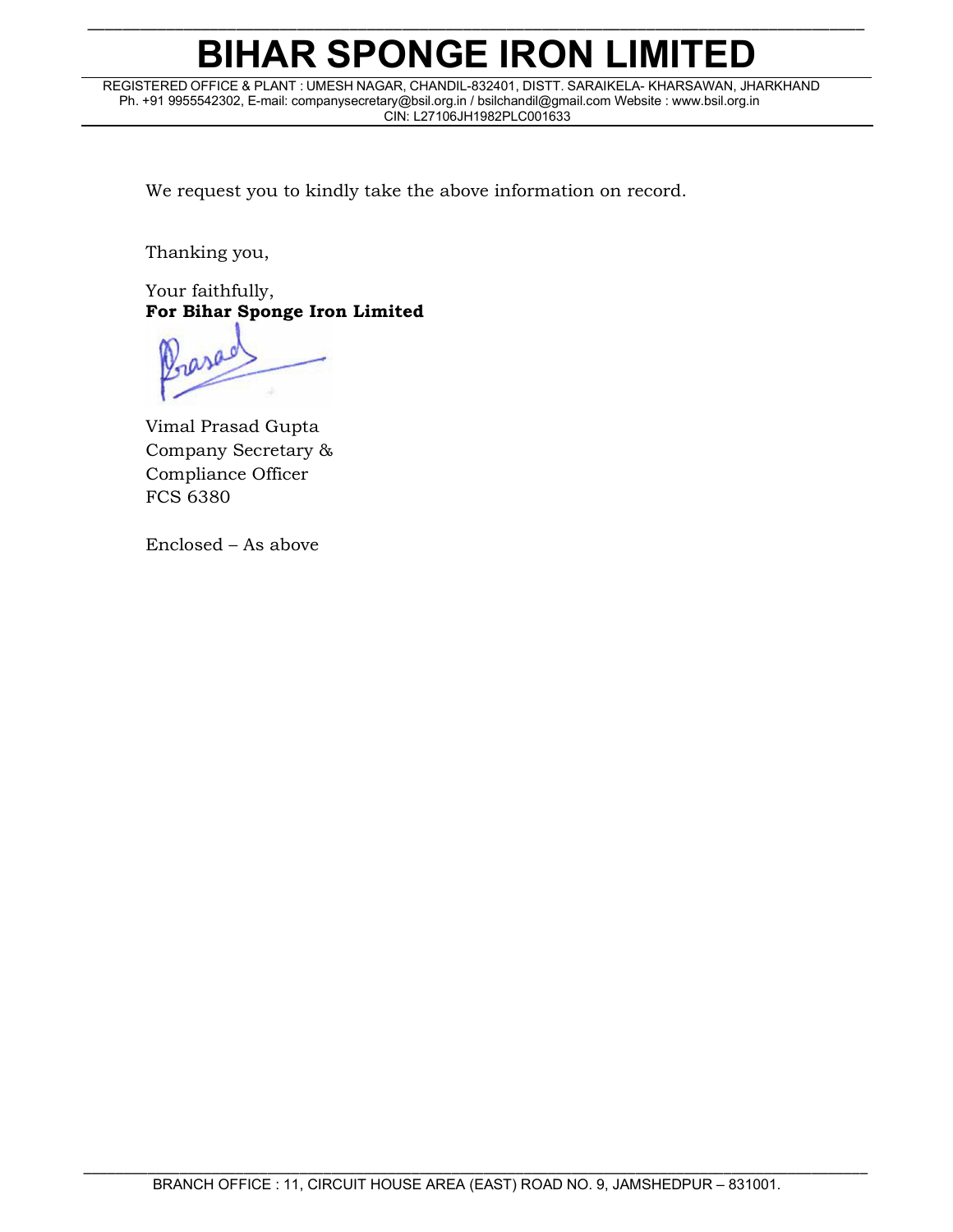#### BIHAR SPONGE IRON LTD (INE819C01011) THE RESOLUTION OF A PAGE NO : 1

REGISTER OF DUPLICATE SHARE CERTIFICATES

| DS NO.       | NAME OF HOLDER  |         | FOLIO NO CERTIFICATES NOS. |              | SHARES     |      | DISTINCTIVE NOS. |    | <b>DATE</b>                   |
|--------------|-----------------|---------|----------------------------|--------------|------------|------|------------------|----|-------------------------------|
|              |                 |         | OLD                        |              | NEW DELETE | ADD  | FROM             | TO |                               |
| <b>DS-22</b> | AVINASH CHANDRA | 0104184 | 231735-231735              |              | 100        |      |                  |    | 44925387- 44925486 11/05/2022 |
|              | <b>ABHA</b>     | 0104184 | 231737-                    | 231740       | 400        |      |                  |    | 44925587- 44925986 11/05/2022 |
|              |                 | 0104184 | 231746-                    | 231746       | 100        |      | 44926487-        |    | 44926586 11/05/2022           |
|              |                 | 0104184 | 231748-                    | 231752       | 500        |      | 44926687-        |    | 44927186 11/05/2022           |
|              |                 | 0104184 | 231755-                    | 231755       | 100        |      | 44927387-        |    | 44927486 11/05/2022           |
|              |                 | 0104184 | 231801-                    | 231803       | 300        |      | 44931987-        |    | 44932286 11/05/2022           |
|              |                 | 0104184 | 231823-                    | 231823       | 100        |      | 44934187-        |    | 44934286 11/05/2022           |
|              |                 | 0104184 | 231861-                    | 231877       | 1700       |      | 44937987-        |    | 44939686 11/05/2022           |
|              |                 | 0104184 | 231949-                    | 231963       | 1500       |      | 44946787-        |    | 44948286 11/05/2022           |
|              |                 | 0104184 | 232141-                    | 232160       | 2000       |      | 44965987-        |    | 44967986 11/05/2022           |
|              |                 | 0104184 | 232165-                    | 232165       | 100        |      | 44968387-        |    | 44968486 11/05/2022           |
|              |                 | 0104184 | 232171-                    | 232172       | 200        |      | 44968987-        |    | 44969186 11/05/2022           |
|              |                 | 0104184 | 250057-                    | 250057       |            | 100  | 44925387-        |    | 44925486 11/05/2022           |
|              |                 | 0104184 | 250058-                    | 250061       |            | 400  | 44925587-        |    | 44925986 11/05/2022           |
|              |                 | 0104184 | 250062-                    | 250062       |            | 100  | 44926487-        |    | 44926586 11/05/2022           |
|              |                 | 0104184 | 250063-                    | 250067       |            | 500  | 44926687-        |    | 44927186 11/05/2022           |
|              |                 | 0104184 | 250068-                    | 250068       |            | 100  | 44927387-        |    | 44927486 11/05/2022           |
|              |                 | 0104184 | 250069-                    | 250071       |            | 300  | 44931987-        |    | 44932286 11/05/2022           |
|              |                 | 0104184 | 250072-                    | 250072       |            | 100  | 44934187-        |    | 44934286 11/05/2022           |
|              |                 | 0104184 | 250073-                    | 250089       |            | 1700 | 44937987-        |    | 44939686 11/05/2022           |
|              |                 | 0104184 | 250090-                    | 250104       |            | 1500 | 44946787-        |    | 44948286 11/05/2022           |
|              |                 | 0104184 | 250105-                    | 250124       |            | 2000 | 44965987-        |    | 44967986 11/05/2022           |
|              |                 | 0104184 | 250125-                    | 250125       |            | 100  | 44968387-        |    | 44968486 11/05/2022           |
|              |                 | 0104184 | 250126-                    | 250127       |            | 200  | 44968987-        |    | 44969186 11/05/2022           |
|              |                 |         |                            | <b>TOTAL</b> | 7100       | 7100 |                  |    |                               |
| $DS-23$      | <b>ABHA</b>     | 0107214 | 234654-234654              |              | 100        |      |                  |    | 45142737- 45142836 11/05/2022 |
|              | AVINASH CHANDRA | 0107214 | 234729-                    | 234738       | 1000       |      |                  |    | 45150237- 45151236 11/05/2022 |
|              |                 | 0107214 | 234744-                    | 234747       | 400        |      | 45151737-        |    | 45152136 11/05/2022           |
|              |                 | 0107214 | 234757-234763              |              | 700        |      |                  |    | 45153037- 45153736 11/05/2022 |